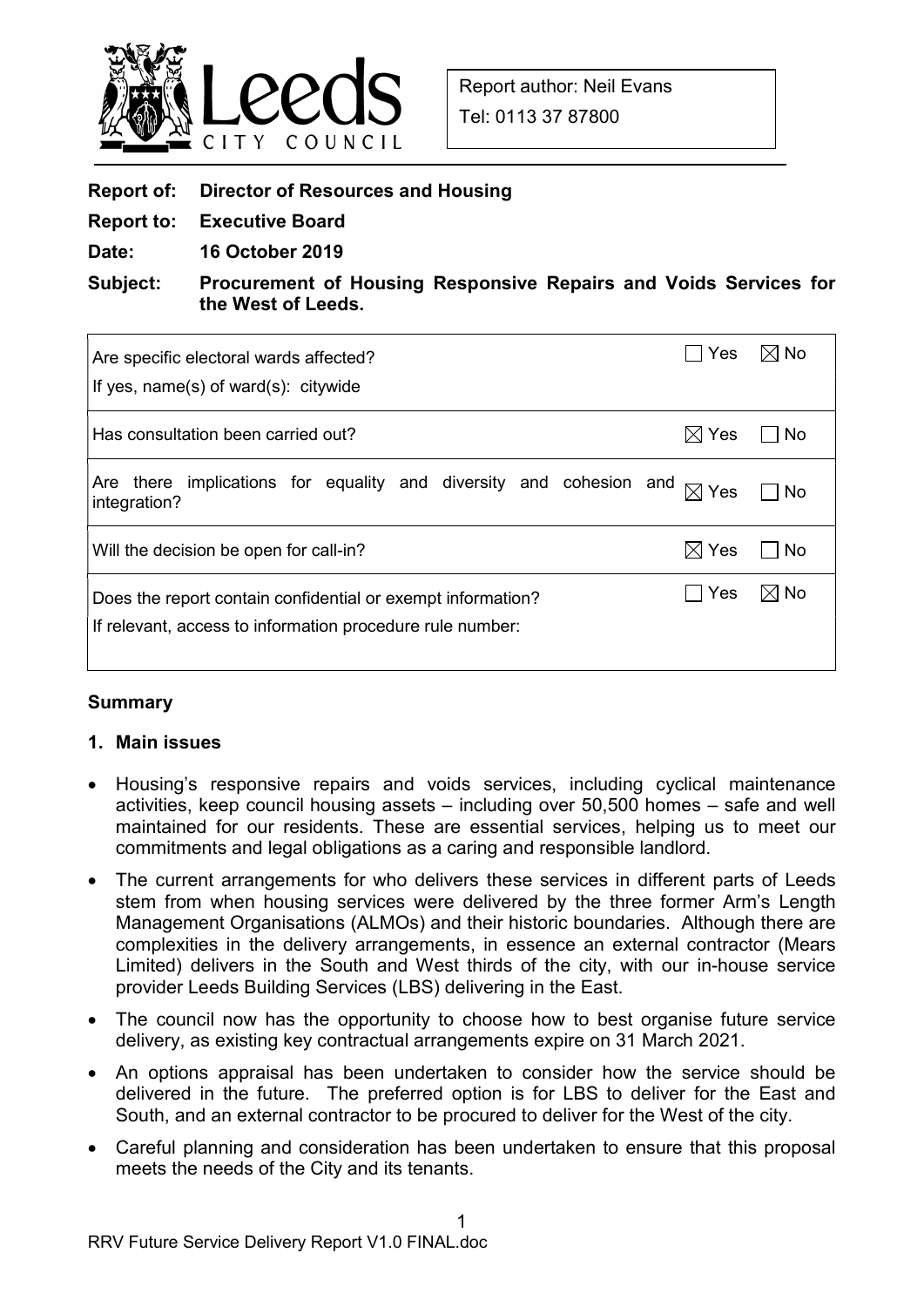- A service delivery strategy is being developed for the services to be internally delivered through LBS, identifying the mechanisms for pricing, specifying, delivering and monitoring the service.
- A procurement strategy has been developed for the services to be externally contracted, identifying the procurement route, form of contract, and proposed contract length, taking into account the need to attract effective competition to secure best value for money. The decision to undertake this procurement is needed in line with our Contract Procedure Rules (notably 3.1.6). Contract award, and decisions on undertaking extensions, will be separate resulting decisions.
- The existing external contracts for the South & West of the city are due to expire in 2021. In order to ensure that the services continue to be delivered to a high standard, and that arrangements are in place in line with these timescales, the internal delivery strategy for LBS and the related external procurement strategy are being developed concurrently. In order to ensure that the programme allows for sufficient time to include a thorough mobilisation of the new arrangements, a variation to potentially allow works to be delivered through existing arrangements between 31<sup>st</sup> March 2021 and September 2021 is being progressed.
- 2. Best Council Plan Implications (click here for the latest version of the Best Council Plan)
- These services support the council's ambition for Leeds to be a compassionate and caring city that tackles poverty and reduces inequality, by making sure that our tenants, including some of the most vulnerable people in our city, are able to live in safe, accessible and well maintained homes.
- The services contribute to the following Best Council Plan ambitions:
	- $\circ$  Housing in particular housing of the right quality, and the key performance indicator of percentage of council housing repairs completed within target; and
	- $\circ$  Safe, Strong Communities in particular keeping people safe from harm and protecting the most vulnerable.
- The increase in this service provision by LBS also supports internal growth and investment.

## 3. Resource Implications and value for money

- Funding for the services comes from the Housing Revenue Account (HRA).
- The external procurement activity will be undertaken utilising the Restricted Procedure, and advertised in accordance with the Public Contracts Regulations 2015. The procurement exercise will encourage competition in the market in an effort to identify the Most Economically Advantageous Tenderer, by utilising a quality and price approach of 60/40.
- The LBS Growth Programme will provide the potential to make legitimate returns to the council's general fund, supporting the authority in developing and maintaining services. All repairs services will be funded through the HRA.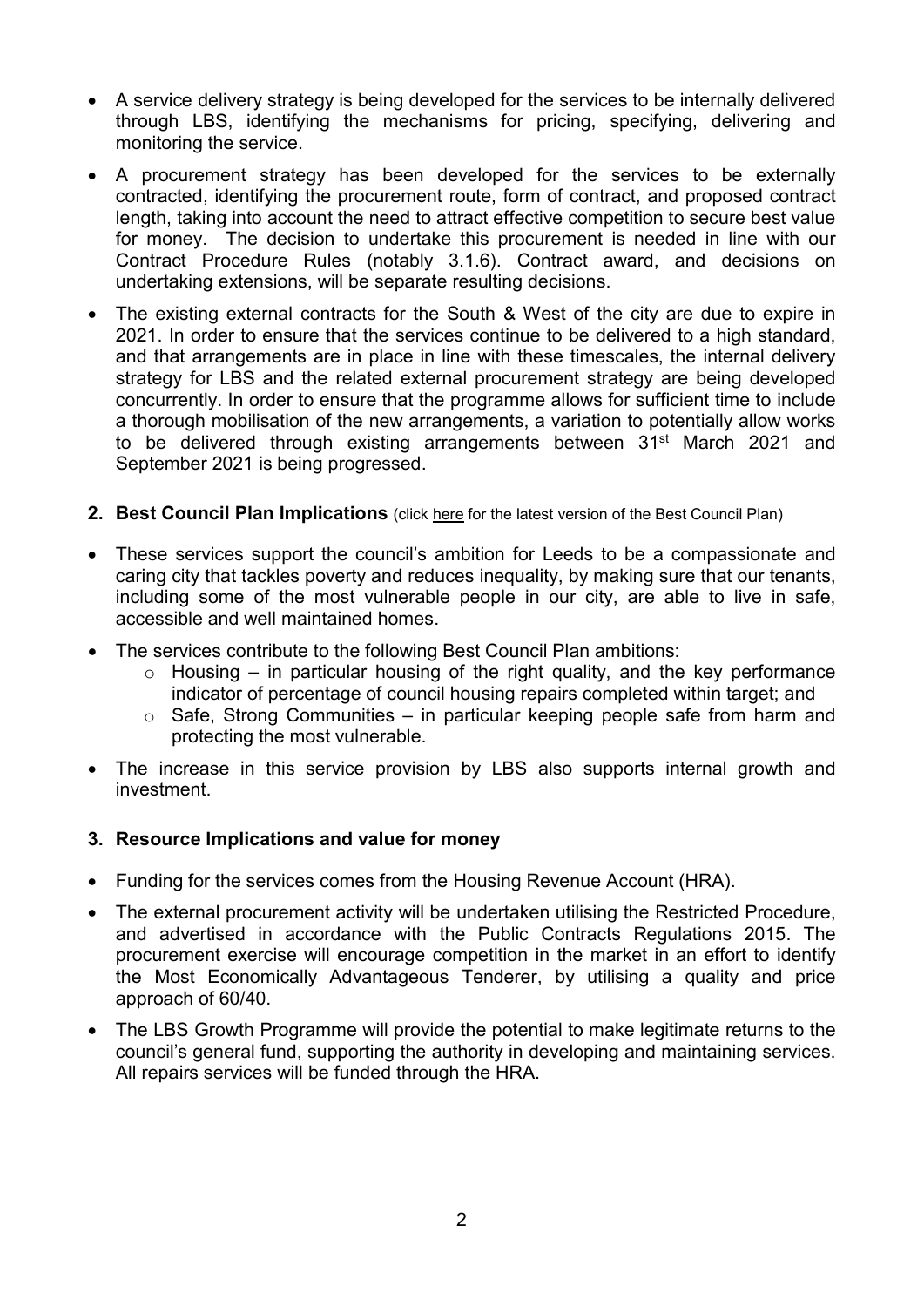## Recommendations

Executive Board is recommended to:

- a) Approve that LBS should deliver housing responsive repairs and voids services for the East and South of the city, with an external contractor to deliver for the west (option 4), noting that the new arrangements are planned to start from autumn 2021.
- b) Note that this involves changing existing service delivery boundaries to align with Leeds electoral wards.
- c) Note that feedback from the proposed consultation exercises will be considered and taken into account by the Director in implementing these proposals.
- d) Agree that a procurement should be undertaken for housing responsive repairs, voids & cyclical maintenance services in the West of the city, using a restricted procedure in accordance with the Public Contracts Regulations 2015, to establish a contract.
- e) Agree that the procured contract should be for a period of 5 years, with an estimated total value of £72m, given an estimated annual value of £14.35m.
- f) Note that LBS' housing responsive repairs and voids service delivery will expand, from 33% of the city currently (circa 17,000 of a total of circa 51,000 properties), to delivery of services to 61% (circa 31,000 properties). This represents an 83% increase.
- g) Delegate the responsibility for implementing these proposals to the Director of Resources and Housing.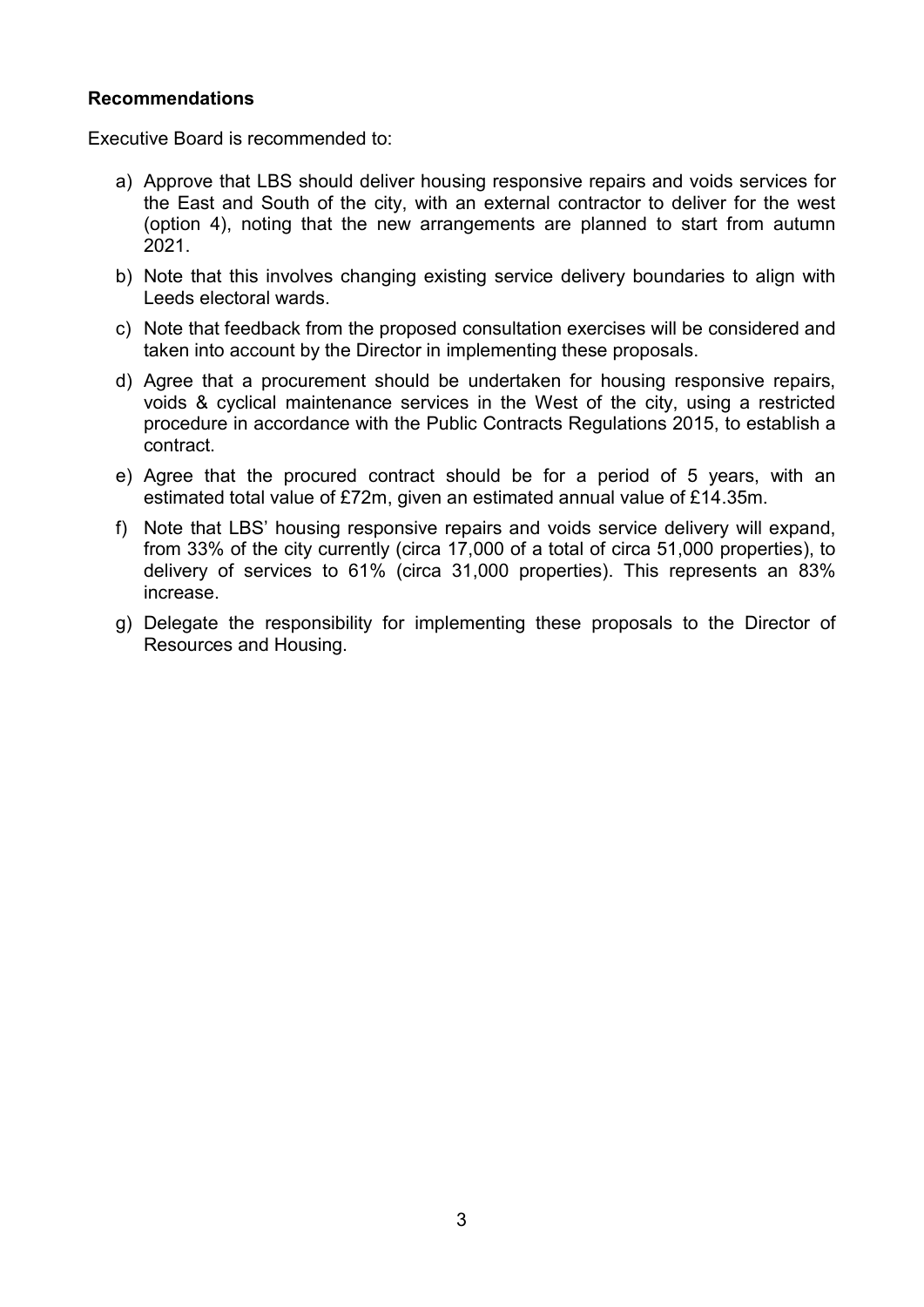## 1. Purpose of this report

1.1 To obtain approval of the proposed strategy to deliver Housing Responsive Repairs, Voids & Cyclical Maintenance to the city's housing stock from 2021, including approval of:

1.1.1 Internal delivery of the service through LBS in the South and East of the city, noting this represents an 83% growth in comparison with existing arrangements;

1.1.2 The proposed procurement routes in line with CPR 3.1.6 with regards to Housing Responsive Repairs, Voids & Cyclical Maintenance for the West of the city.

## 2. Background information

- 2.1 It should be noted that the services being considered by this report and strategy exclude delivery of Domestic Gas services, Major Adaptations to housing and any planned maintenance (capital works).
- 2.2 The table below shows the numbers of council homes managed in each area of the city, as an indication of scale of service activity.

| <b>Former ALMO area</b>     | <b>Area</b> | No. homes |
|-----------------------------|-------------|-----------|
| Aire Valley homes           | South       | 14,055    |
| West North West homes Leeds | West        | 19,582    |
| East North East homes Leeds | East        | 16,905    |
|                             | Total       | 50,542    |

- 2.3 **South & West**. In the South and West service delivery is currently through two contracts, both held by Mears Limited and awarded as part of two large partnership contracts (at that point also covering planned works activity) in 2011. These expire on 31st March 2021, having been previously extended to contractual limits. The current cost is approximately £23.5m per year.
- 2.4 These contracts were initially awarded to Morrison Facilities Services in early 2011 to commence from April 2011. In the early stages there were a number of difficulties in the delivery of the works on site with the contractor, difficulties in implementation of the performance management and charging mechanism in delivering the contract to the ALMOs. In late 2012 Morrison was taken over by Mears who took on the contracts and have delivered the contract in a proactive manner and to the general satisfaction of the Council since this time.
- 2.5 East: LBS deliver this service for the East of the city. The current cost is £18.4m per year to the HRA, of which £2m is a dividend returned to the General Fund. The former ALMO used East North East Construction Services as their in-house service provider, who in 2014 merged with Property and Maintenance to create LBS.
- 2.6 LBS is the in-house service provider for construction, repairs and maintenance works for directorates across the council. As well as delivering responsive repairs, maintenance and planned works to council homes, it provides such services for 2,100 other council assets across 800 sites including schools, the civic estate, offices, sports and leisure centres and children's homes. Services are delivered via direct labour force and a range of subcontractors.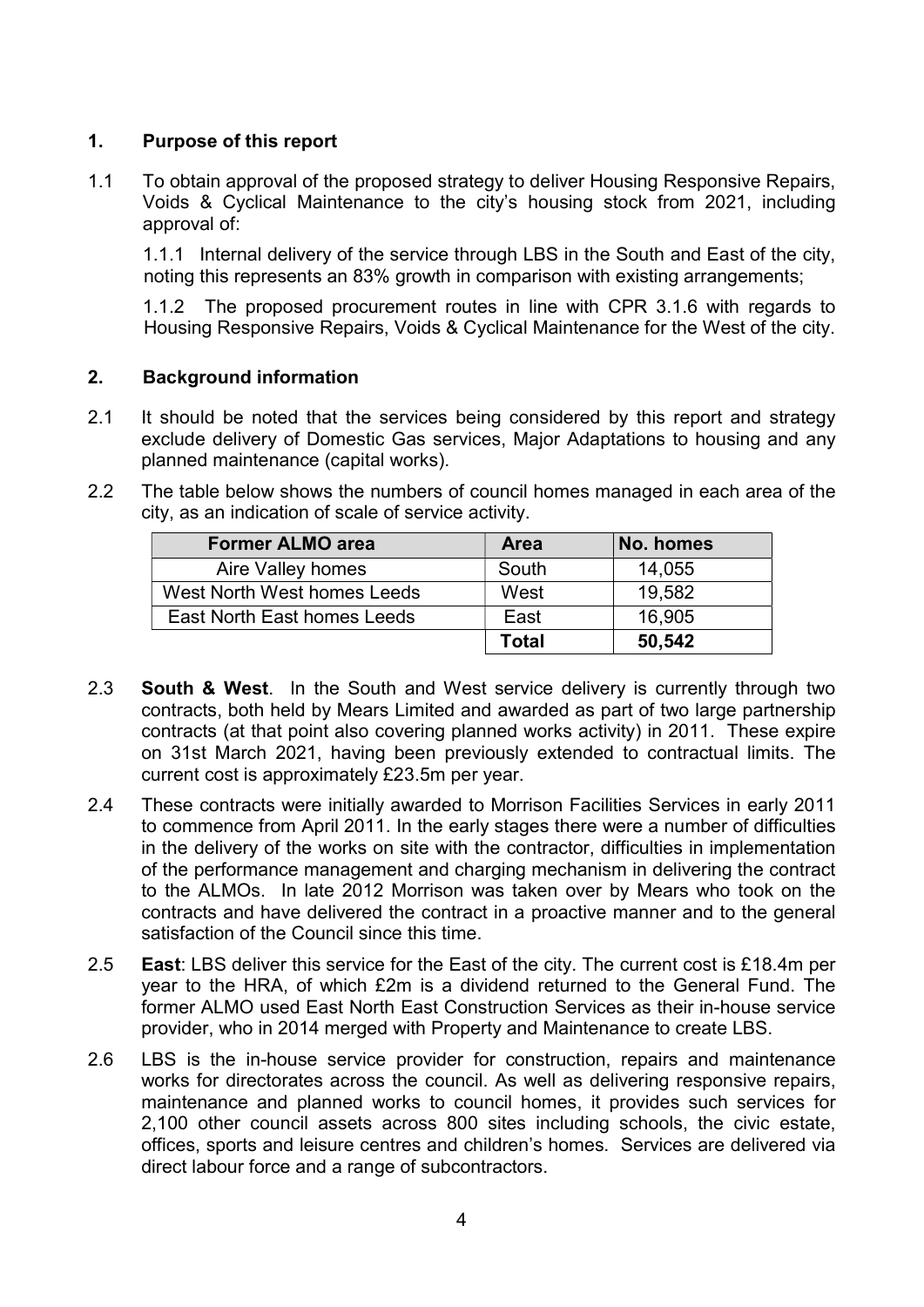- 2.7 There are also separate contractual arrangements for services for BITMO and for private finance initiative areas in Beeston Hill, Holbeck, Little London and Swarcliffe.
- 2.8 In planning how the new service will be delivered, our objectives include:
	- a) maintaining the quality and safety of council homes for our residents, making sure we have arrangements in place to deliver these essential services;
	- b) improving customer satisfaction;
	- c) aligning new service arrangements delivery with electoral wards, and having a city wide approach where appropriate e.g. on service standards and timescales;
	- d) achieving value for money; and
	- e) achieving wider social value, including to reduce carbon emissions given the climate emergency, and to support inclusive growth through local employment and skills development.

## 3. Main issues

### Options appraisal

- 3.1 An options appraisal has been undertaken, with five main options identified for how the services should be delivered in the future.
- 3.2 During the appraisal consideration was given to key themes including:
	- Achieving value for money (incl financial modelling & affordability)
	- Risk allocation and resilience
	- Customer satisfaction and service quality
	- Alignment with political ward boundaries
	- Geographical spread of all properties
	- Stock condition and property archetype of housing
- LBS existing areas
- TUPE potential and risks
- Rate of expansion for LBS
- Social Value
- Need for one or more additional depots for LBS
- Recruitment potential
- Systems and digital services
- Feedback obtained from the market
- 3.3 In summary, the options are as follows:

## Option 1: External contractors to deliver the service citywide.

- 3.4 This option would involve LBS ceasing to provide services, and external contractors being procured to deliver across all parts of the city.
- 3.5 Although this option could allow for the most challenge on costs given a competitive procurement process, there is no guarantee that costs would be lower than the existing. As well as resulting in reductions of existing staff numbers, with attendant industrial relations issues, progressing with this option would lose any dividend to the General Fund generated from that LBS activity. Complete reliance on external contractors for the service also increases the risk to the council based on historic events such as private contractor failure (i.e. Carillion) and given the challenges to the commercial sector in the current economy.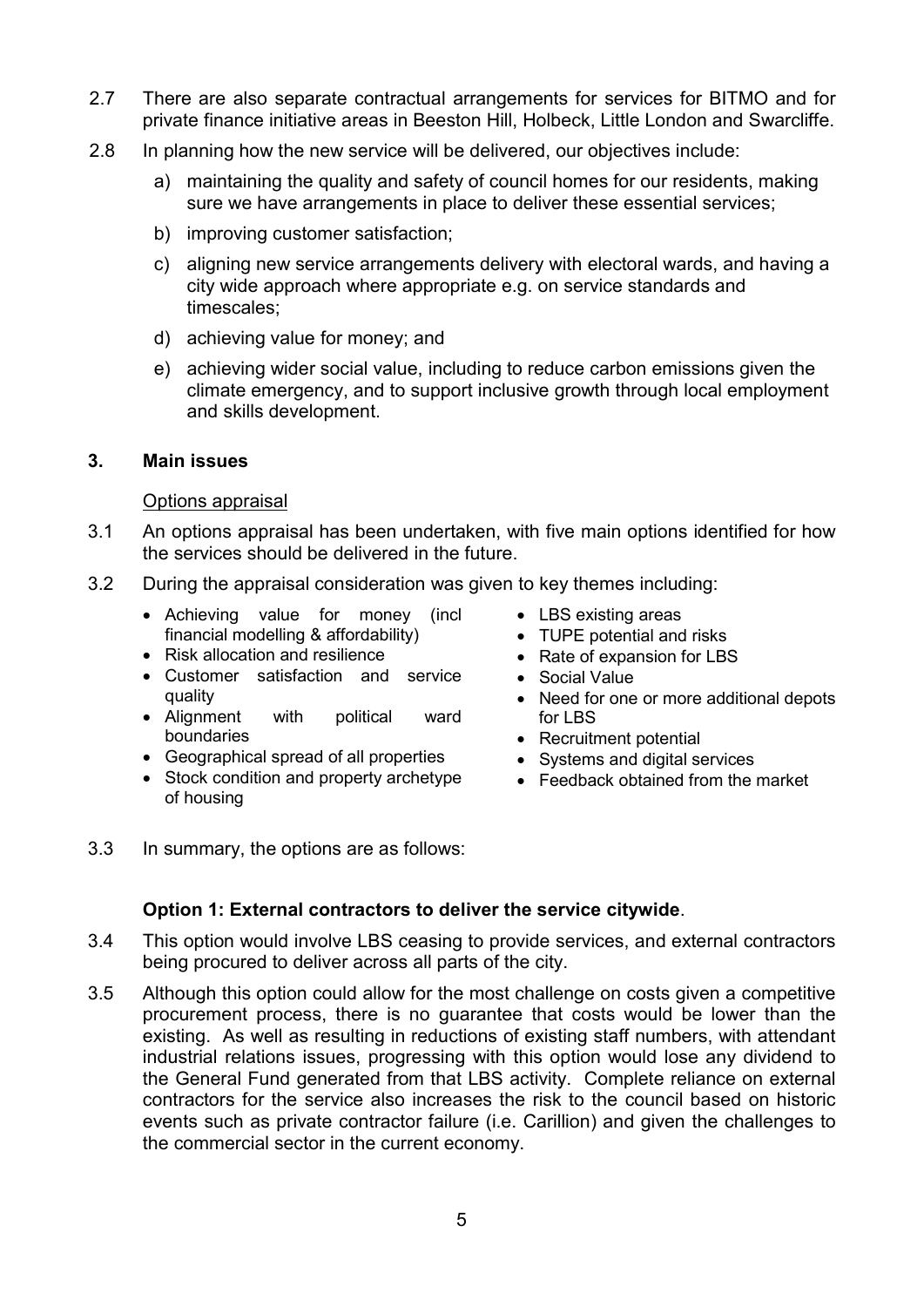## Option 2: Maintain current arrangements, LBS deliver for the East only.

- 3.6 This option involves LBS retaining service delivery across 33% of the city, with no change to the number of LBS properties or geographical boundaries. External contractors for the remainder would be re-procured in line with volumes and geographical boundaries of the existing two contracts.
- 3.7 This option maintains the status quo, and is anticipated to be a cost effective approach. Ongoing productivity improvements by LBS to reduce service costs would enable resources to be used even more effectively and support meeting any changing service needs. However, it does not maximise the benefits of in-house provision. The option misses opportunities to provide more resilience to private contractor failure, embed a clear Leeds City Council branding and ethos across the city, generate financial returns to the council's general fund (reducing 'leakage' of profits) and create greater social value through creation of more secure jobs locally.

## Option 3: LBS and external contractors each deliver to about half of the city.

- 3.8 This option grows LBS to deliver across 53% of the city adding 9,864 homes to its responsibility, principally extending into much of the South and aligning delivery with ward boundaries, taking its homes total to 26,769. An external contractor would be procured for service delivery to the remaining 47% of the city, covering 23,752 homes.
- 3.9 This represents substantial but sustainable internal growth, increasing internal delivery by 58% from current levels. Such growth provides both an opportunity to increase financial returns, create greater social value through creation of more secure jobs locally and helps embed a clear Leeds City Council branding and ethos across the city. However, TUPE legislation (see 4.5) would be expected to apply, and may be complicated given the partial expansion into South areas (currently wholly delivered through one external contract). Notably, if TUPE did not apply, this could increase the risks related to achieving required levels of staff recruitment and training, alongside the readiness and capacity of systems, fleet and premises.

## Option 4: LBS delivers for the East and South, an external contractor delivers for the West.

- 3.10 This option grows LBS to deliver across 61% of the city adding 14,055 homes to its responsibility, extending fully into the South and aligning with ward boundaries, taking its homes total to 30,960. An external contractor would be procured for service delivery to the remaining 39% of the city, covering 19,582 homes
- 3.11 This represents ambitious and sustainable internal growth, increasing internal delivery by 83% from current levels. Such growth provides both an opportunity to substantially increase financial returns to the council's general fund, to create greater social value through creation of more secure jobs locally, to provide greater resilience against private sector failure and help embed a clear Leeds City Council branding and ethos across the city. Further social value benefits which may be derived from the council's employment values and apprenticeship and training opportunities could also be delivered. TUPE legislation (see 4.5) would be expected to apply for contractor staff who operate in the South area.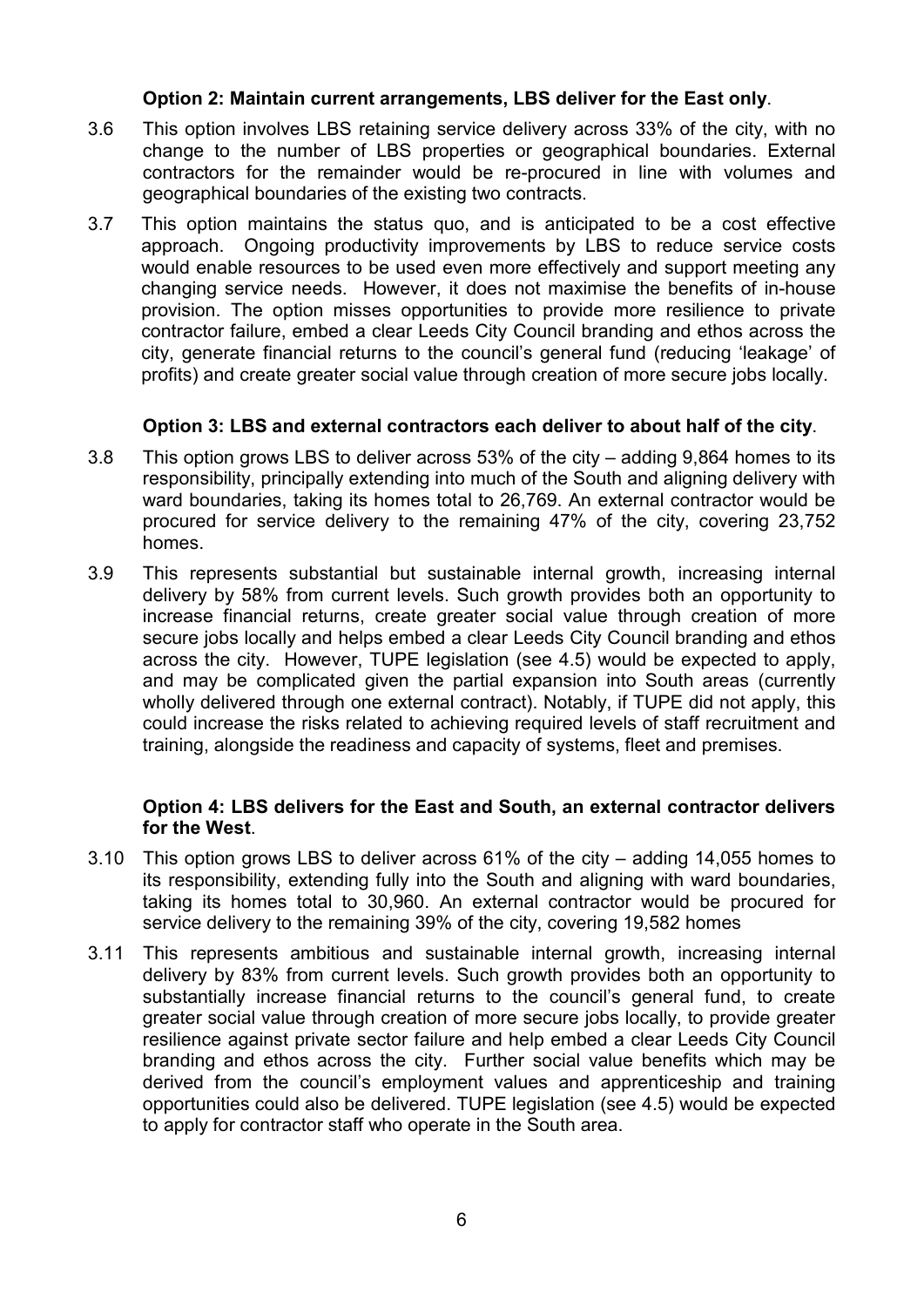## Option 5: LBS deliver the service citywide.

- 3.12 This option fully internalises current services, with no Housing Leeds external contracts procured. LBS delivery would increase from current by 33,637 homes, taking its total to 50,542.
- 3.13 This represents a highly risky level of growth for LBS, increasing their delivery by almost 200% from current levels. Positives include the potential for creating greater social value including more secure job opportunities for local people; the potential for more responsive and flexible changes to the service as needed unbound by commercial contract terms; embedding a clear Leeds City Council branding and ethos across the city and generating a significant return to the general fund. However, without competition from a private contractor delivering elsewhere in the city to act as a comparator, evidencing best value is more difficult and service provision may be unaffordable. In addition, rapid LBS expansion to this scale exposes the council to unacceptable levels of risk to service performance – including demands on existing staff, rapid recruitment and training requirements, no resilience or 'back-up' from the market in the event of internal failure, and increasing pressures on systems and premises to meet expanding needs.

## Preferred option

- 3.14 Following considerable review with the relevant services, and consultation with Trade Union colleagues, Option 4 (LBS delivers for the East and South, external contractor delivers for the West) is recommended as the preferred option for service delivery from 2021.
- 3.15 This option for a mixed model of delivery will enable a quality service to be provided while limiting risks to the council and residents, providing greater resilience, together with competition and comparison and assurance in relation to the service and its costs.
- 3.16 TUPE legislation (see 4.5) would be expected to apply for all contractor staff who operate in the South area of the city. This is anticipated to provide a clearer position for both the existing provider and LBS as it will be linked to the transfer of one whole contractual area.
- 3.17 In order to deliver these ambitious growth plans for LBS and enable a consistent, efficient and professional service to be provided to our tenants, a number of workstreams and associated actions have been established.
- 3.18 The key workstreams established to deliver efficiencies and improvements to the service are: 1) Improving Performance, 2) Improving Productivity and 3) Business and Financial Planning.
- 3.19 Key activities being undertaken to deliver efficiencies include: embedding digital improvements and processes (for example reducing referrals through using a dynamic scheduling and appointment timing tool), reducing staff absence levels and reducing materials and sub-contractor spend.
- 3.20 The activities identified in the workstream action plan are anticipated to be delivered and achieved by Spring 2021, to ensure that LBS is equipped to provide a competitive service to tenants and leaseholders by September 2021 in line with the existing contract expiry dates. Progress against these actions is being effectively monitored and reported to the Director of Resources & Housing through the LBS Improvement Board on a 6 weekly basis.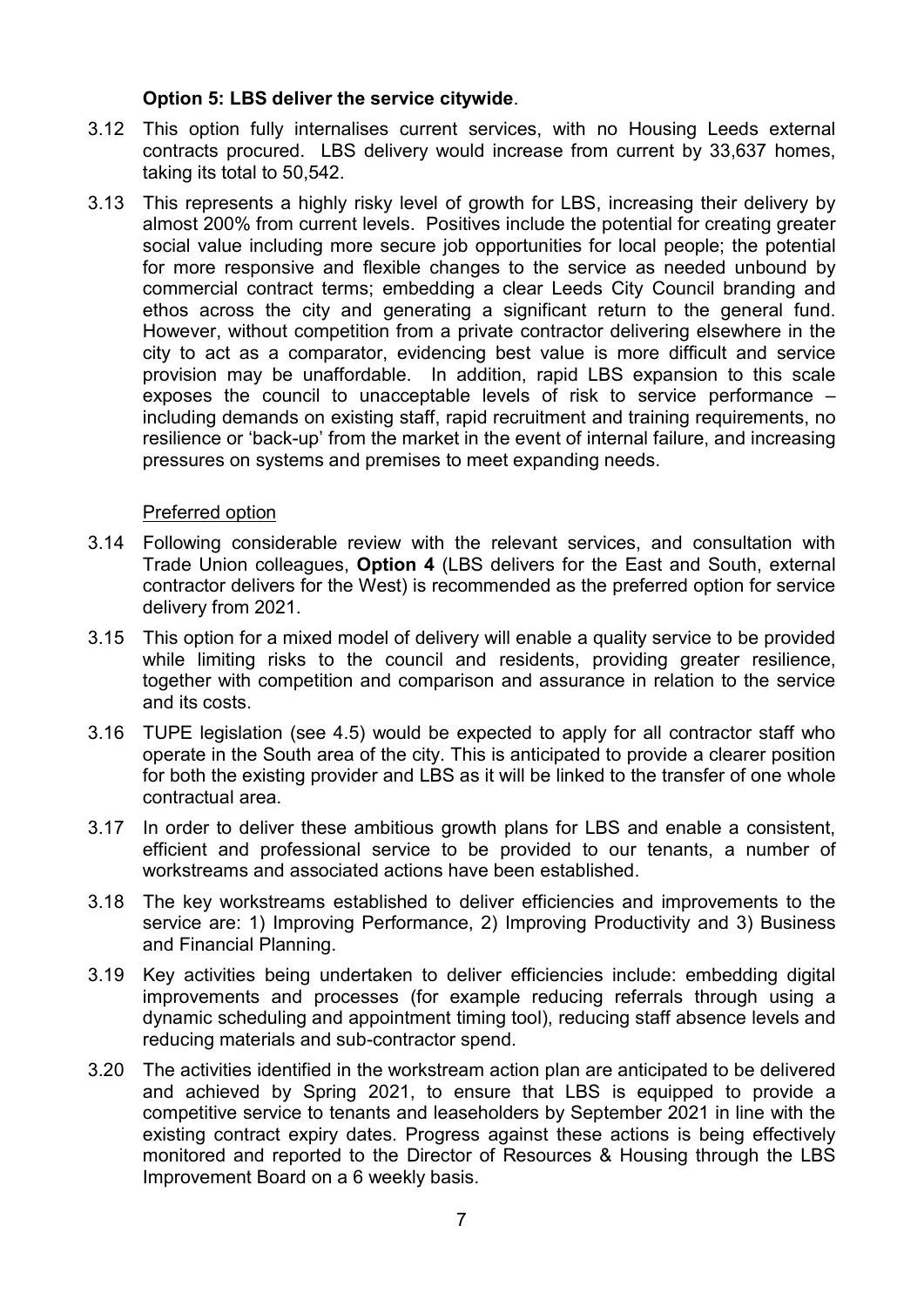- 3.21 A map of the options, and changes by ward are detailed in Appendix A.
- 3.22 Appendix B provides a summary of the intended scope of LBS versus external contractor service delivery. Where LBS already provides city wide services these will be retained, and some new areas of appropriate city wide delivery have been identified.
- 3.23 Following an options appraisal to ascertain the most efficient way of pricing the service, both internally and externally, the preferred approach is to use the National Housing Federation Schedule of Rates. This approach provides consistency across the service for both LBS and the external contractor.
- 3.24 Over the coming months, key elements of service delivery and service specifications are being reviewed to identify where improvements might be made to benefit residents and improve customer satisfaction, whilst remaining affordable. This may include activity such as looking at repairs categorisation, timescales for response, and availability of appointments.

## Delivering the preferred option – external service delivery

### 3.25 Procurement Route – Restricted Procedure.

In order to ensure that procured services and/or goods provide value for money solutions through an optimum mix of quality and price over the contract period, all public sector procurements (including those carried out by the council) must comply with the Public Contract Regulations (2015). These regulations encourage open competition and value for money, in line with internationally and nationally agreed standards.

To ensure adequate competition and compliance with the above mentioned Public Contracts Regulations 2015 and the Contracts Procedure Rules, an external procurement of this value is currently subject to EU advertisement. In addition, due to the high number of potential tenderers suitable for works of this nature it is recommended that the number of bidders is limited through a restricted procedure, allowing for the efficient management of resources throughout the evaluation process.

- 3.26 Contract Structure & Duration The intention is to procure a contract with an external provider to deliver the Responsive Repairs and Voids service in the West of the city. This contract will be awarded to a single supplier for a 5 year term, with the intention of Leeds City Council staff and the external contractor working alongside each other to formally embed an adequate sharing and transfer of knowledge, experience and expertise. This will help ensure that the council is appropriately equipped with enough support and information at an operational and management level to enable further potential insourcing of the service at the end of this five year term, whilst maintaining performance levels. The proposed duration takes into account market feedback and the amount of investment needed by bidders to make a profitable return, and the likely cost consequences to the Council of a short term contract over a longer term one. The proposed contract duration of 5 years is anticipated to attract the best value for the council. This takes into consideration:
	- Feedback from the market around financial modelling generally projecting profits in year 4 onwards, and therefore allowing Bidders to tender more competitive pricing models.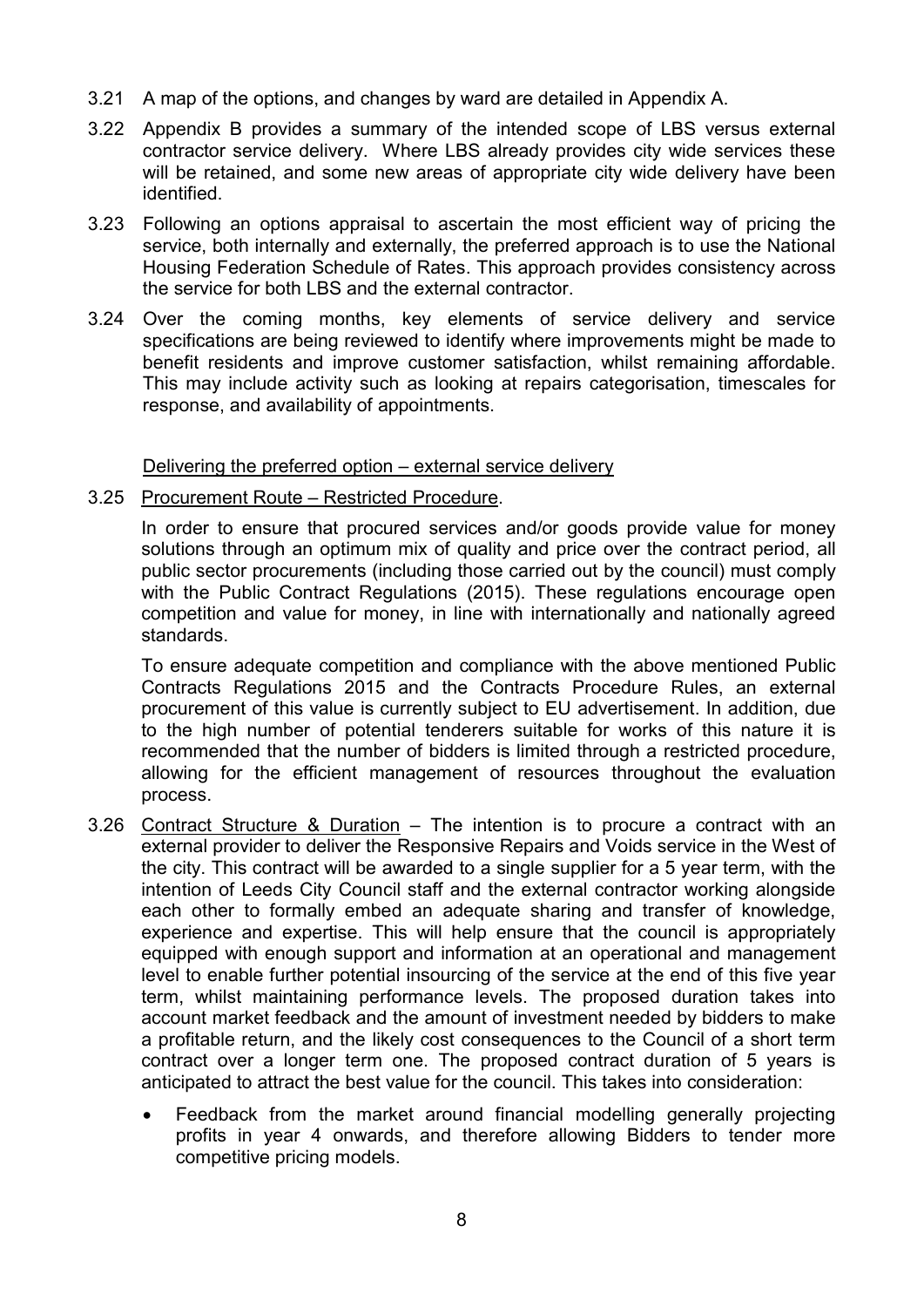- Level of council resources required for a procurement is the same regardless of contract duration.
- A shorter contract would provide less scope to deliver social value commitments and carbon reduction initiatives as bidders could not make long term commitments with a short term contract.
- The proposed contract period is also anticipated to maximise market interest, in turn increasing competition and driving value for money.
- Offering less than 5 years initial contract term would be unlikely to provide a value for money service for the council, as a shorter term contract would affect financial models and Bidders may therefore front load costs into the early years which will increase their respective bid price. As a result of this, it is anticipated that there would be less interest in the market for a shorter contract term.
- The proposed contract period is expected to allow sufficient time both for LBS to embed itself into the new delivery arrangements in the South of the City, and to provide adequate time for the external contractor to provide a knowledge exchange through joint working with the council. This is anticipated to enable the council to be in a better position to take on this further work in the remainder (West) of the city when the contract terminates.
- 3.27 Form of Contract. There are two principal model forms of contract that are widely accepted and relevant for works of this nature, these are JCT and NEC. Both contracts provide a variety of options that suit the needs and requirements of clients (employers). JCT is seen as the 'traditional' form of contract. The NEC on the other hand is formed on a contemporary requirement for clarity, flexibility and collaboration.

Essentially, the NEC strives to provide a fair balance of risk between parties and takes a proactive approach in effective contract management and administration. Conversely, JCT maintains a comparatively traditional approach that concentrates on the transfers of risk and liabilities under the contract. Following an options appraisal of these available contract forms, it is proposed that NEC4 – Option A is utilised. This has been identified as the most effective approach with regards to market and service area experience and understanding.

NEC contracts have become public sector contracts of choice in the UK, and are intended to provide improvement/dispute avoidance through three major aspects:

- Flexibility Covers building and civils works
- Clarity & Simplicity Uses ordinary language, no cross referencing, no subjective terms
- Stimulus to good management collaborative approach, proactive processes to agree variations and claims as works progress

These aspects are in contrast to the JCT contracts that:

• Use traditional contract terminology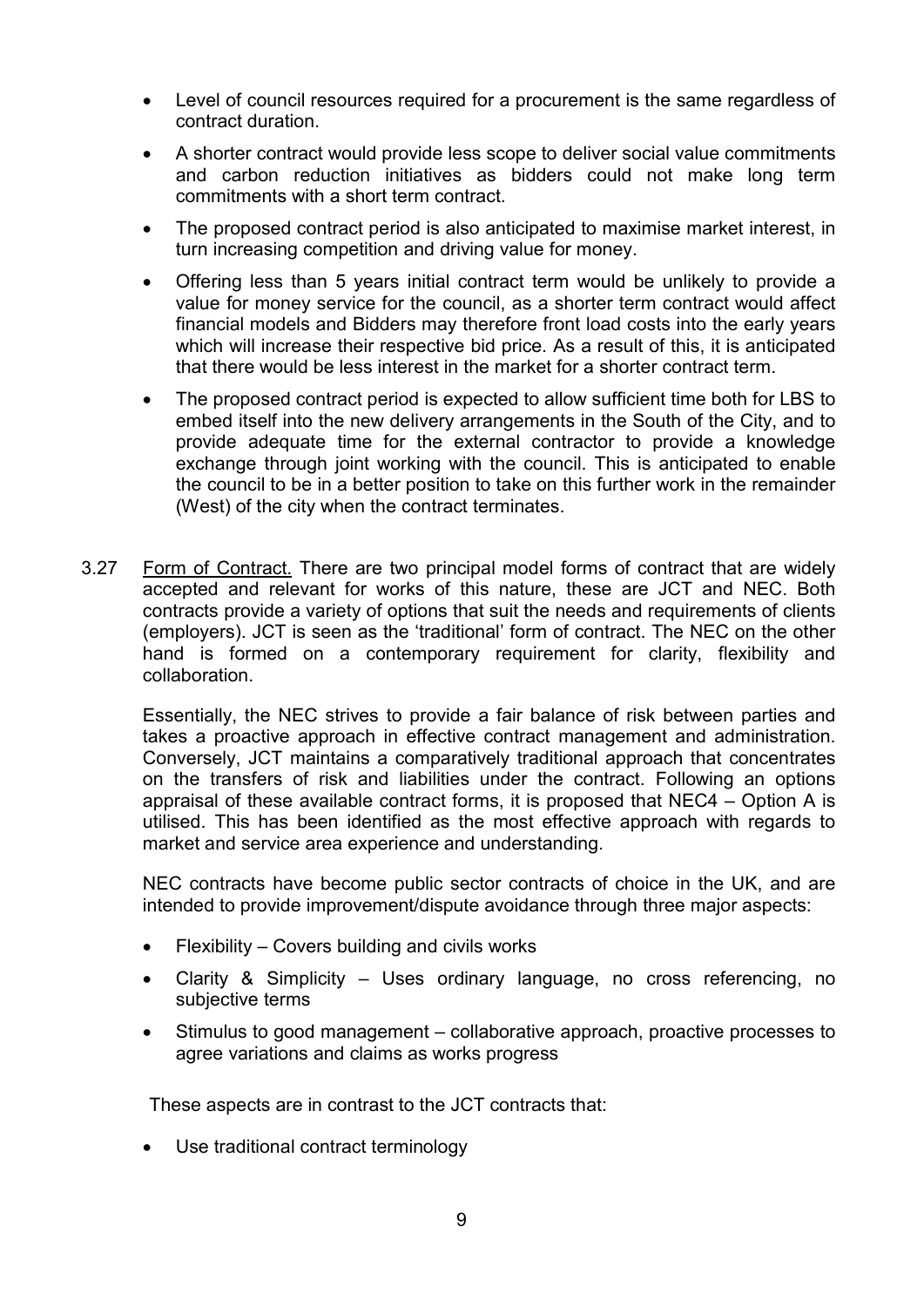- Very detailed text, contains lengthy sentences, lots of defined terms, lots of cross referencing and can be difficult to understand
- Has limited details for processes with timescales to manage issues.
- 3.28 Specifications. The external contractor will operate on the same specifications and schedules of rates as LBS to ensure consistency of service provision to tenants across the whole city.
	- Creation of first draft of all service information  $\vert$  Nov 2019 Leaseholder first consultation starts **Dec 2019** All contract and tender documents final  $|$  Jan 2020 Invite to tender – shortlisting  $\vert$  Feb 2020 Invite to tender – full tender  $\vert$  July 2020 Leaseholder second consultation starts on procurement outcome Contract award Mar 2021 Current contracts end 31 Mar 2021 New services commence (subject to mobilisation and programme)\* April - Sept 2021
- 3.29 A summary timetable for the procurement activity is as below:

\* In order to ensure that the programme allows for sufficient time to include a thorough mobilisation of the new arrangements, a variation to potentially allow works to be delivered until September 2021 is being progressed.

3.30 The timetable reflects the length of period needed to undertake a procurement of this complexity, and includes a period of up to 6 months service mobilisation.

## 4 Corporate considerations

## 4.1 Consultation and engagement

- 4.1.1 Engagement and consultation with the Trade Unions regarding the proposed growth for LBS and the approach as outlined in this report have been ongoing from July 2019.
- 4.1.2 Key lessons and conclusions from recent customer surveys and feedback is being taken into account, with specific tenant and leaseholder engagement activity programmed to be undertaken throughout the procurement activity.
- 4.1.3 To date, key tenant and residents groups including the Repairs and Investment Group and VITAL have been kept updated on the existing service arrangements and key dates in relation to future proposals. Specific consultations regarding the principle of LBS taking on the repair work in the South, and of letting a new contract for the West will take place following publication of this Executive Board Report and the associated recommendations made being approved.
- 4.1.4 Representatives from these key tenants groups will also be involved in commenting on more specific relevant and proportionate aspects of the future repairs arrangements, for example, performance indicators, evaluation criteria, and providing their feedback on elements of subsequent tender submissions. Leaseholder consultation will also be undertaken in line with legislation. Feedback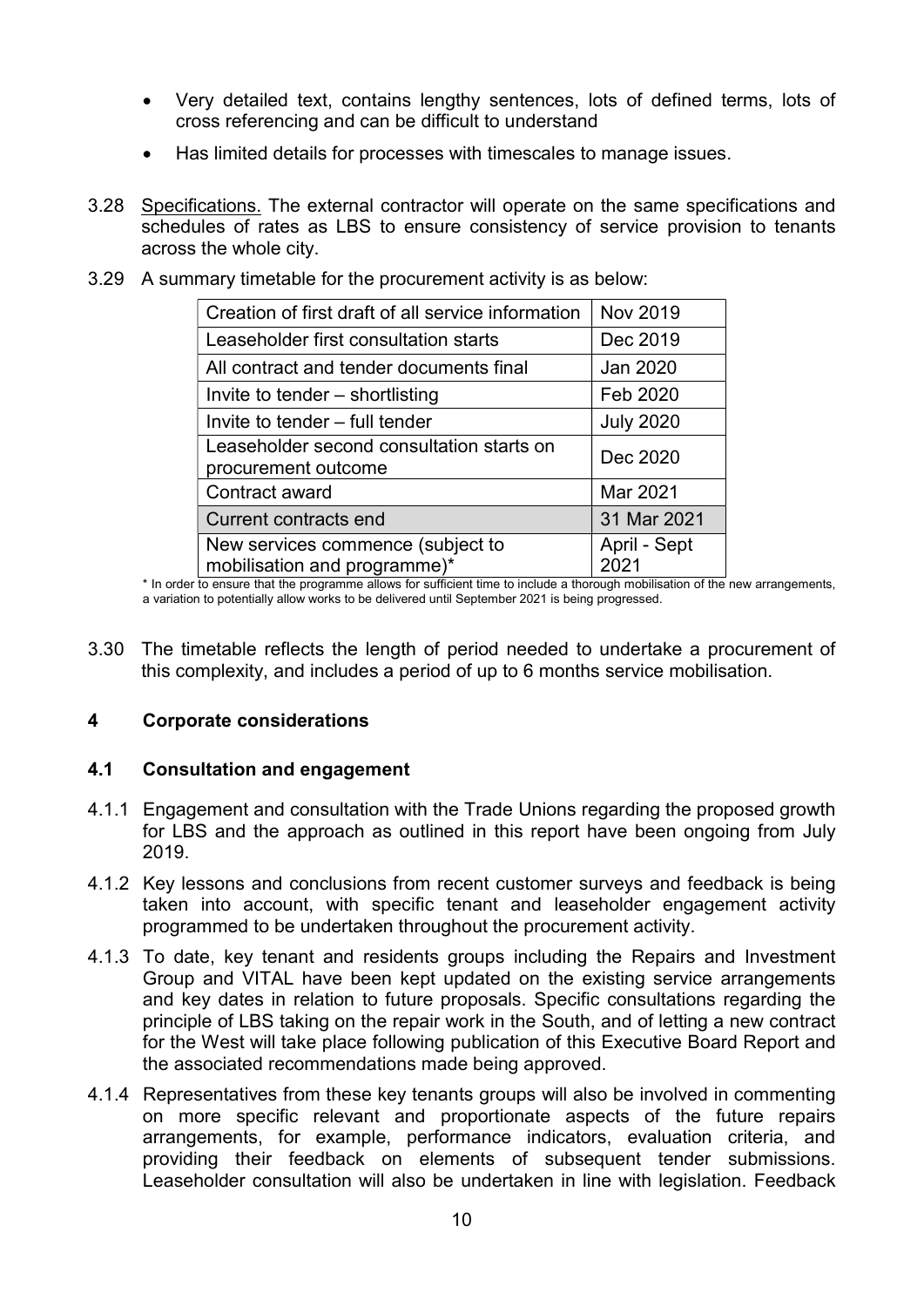received will be considered and taken into account to help shape and influence future service provision.

- 4.1.5 Procurement and legal colleagues from Procurement & Commercial Services have been closely involved with the project and with procurement planning, and their continued engagement and support will be with regards to the development of the contract and procurement commercial risks.
- 4.1.6 In early 2019 market sounding and engagement activity was undertaken with prospective bidders. This demonstrated a good level of interest in potential contracts, and much useful intelligence and feedback which has been reflected in the proposed strategy wherever possible.

## 4.2 Equality and diversity / cohesion and integration

- 4.2.1 An Equality, Diversity, Cohesion and Integration screening and impact assessment have been completed. The impact assessment is attached at Appendix C.
- 4.2.2 Key findings to highlight include:
	- Failure to agree viable proposals for service delivery arrangements or, provide sufficient time for these to be implemented, would result in service disruption following the expiry of the current Mears contracts. This would affect all residents, particularly those who are most vulnerable such as the disabled or elderly.
	- Increasing the proportion of work delivered through LBS, and change of external contractor for the West of the city could potentially impact service delivery for residents across all equality characteristics but will not negatively impact any single group.
	- The proposed expansion of staff for LBS provides an opportunity to actively target underrepresented groups - including female and minority ethnic residents - to work for the service. Likewise, externally procured contracts will provide further opportunities to target underrepresented groups for employment and skills opportunities.
	- The proposals provide an opportunity to ensure that all housing and repairs staff, in regular contact with residents, receive safeguarding training. This would help to protect vulnerable residents and ensure consistent safeguarding arrangements city-wide.

## 4.3 Council policies and the Best Council Plan

- 4.3.1 These housing repair and maintenance services support the council's ambition for Leeds to be a compassionate and caring city that tackles poverty and reduces inequality. Through the provision of these services we ensure that our tenants, including some of the most vulnerable people in our city, are able to live in safe, accessible and well maintained homes.
- 4.3.2 The services contribute to the following Best Council Plan ambitions:
	- Housing in particular housing of the right quality, and the Best City key performance indicator of percentage of council housing repairs completed within target; and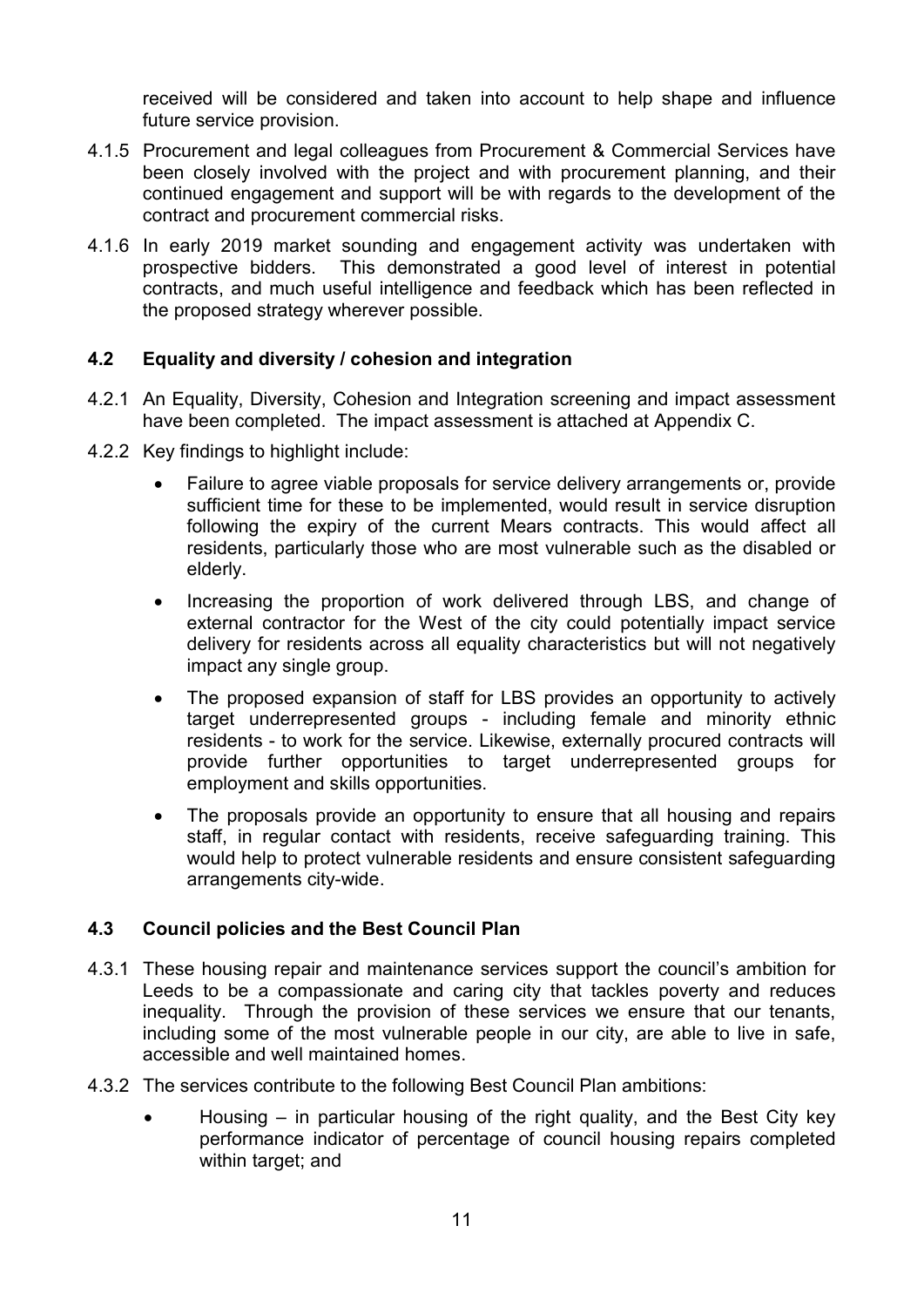- Safe, Strong Communities in particular keeping people safe from harm and protecting the most vulnerable.
- 4.3.3 The increase in this service provision by LBS also supports internal growth and investment. Dividends to the General Fund from service provision to council homes will be retained within the Council, ultimately protecting the ability to provide crucial services to Leeds residents. The growth of LBS will also lead to a growth in council jobs, many in skilled and technical trade roles, whilst building and maintaining excellent knowledge about council assets.
- 4.3.4 Externally procured contracts will provide further opportunities to support the wider local economy and deliver wider social value benefits including employment and skills opportunities.

### Climate Emergency

- 4.3.5 At Full Council on 27 March 2019, Leeds City Council passed a motion declaring a Climate Emergency. In addition, the Leeds Climate Commission have proposed a series of science based carbon reduction targets for the city so that Leeds can play its part in keeping global average surface temperature increases to no more than 1.5C.
- 4.3.6 LBS will contribute to this target by:
	- Reducing air pollution e.g. increased electric vehicles and reduction in fuel
	- Improving energy efficiency of homes
	- Reducing waste and use of resources in delivering repairs and maintenance
	- Improving biodiversity outcomes in the repaired homes where possible.
- 4.3.7 LBS is committed to reducing air pollution and has the largest fleet of electrical vehicles across the Council. Following further expansion of LBS electric vehicles in October 2019, Leeds City Council will have the largest fleet of electric vehicles of any council in England.
- 4.3.8 Procurement activity undertaken will seek to appoint contractors who can demonstrate they have arrangements in place within their organisation which reduce their impact on climate change, in addition contractors will be required to demonstrate what measures they will put in place to reduce emissions as a result of travelling, as well as reduction in landfill.

### 4.4 Resources, procurement and value for money

4.4.1 Funding for the services comes from the Housing Revenue Account (HRA). The current budget for the service is approximately £43m per year.

### Service delivery by external contractor

- 4.4.2 The procurement activity will be undertaken utilising the Restricted Procedure, and advertised in line with Public Contract Regulations. The procurement exercise will encourage competition in the market in an effort to identify the Most Economically Advantageous Tenderer, by utilising a quality and price approach of 60/40.
- 4.4.3 The contract will be delivered based on the New Engineering Contract (NEC4) model contract form, in line with market familiarity and standards.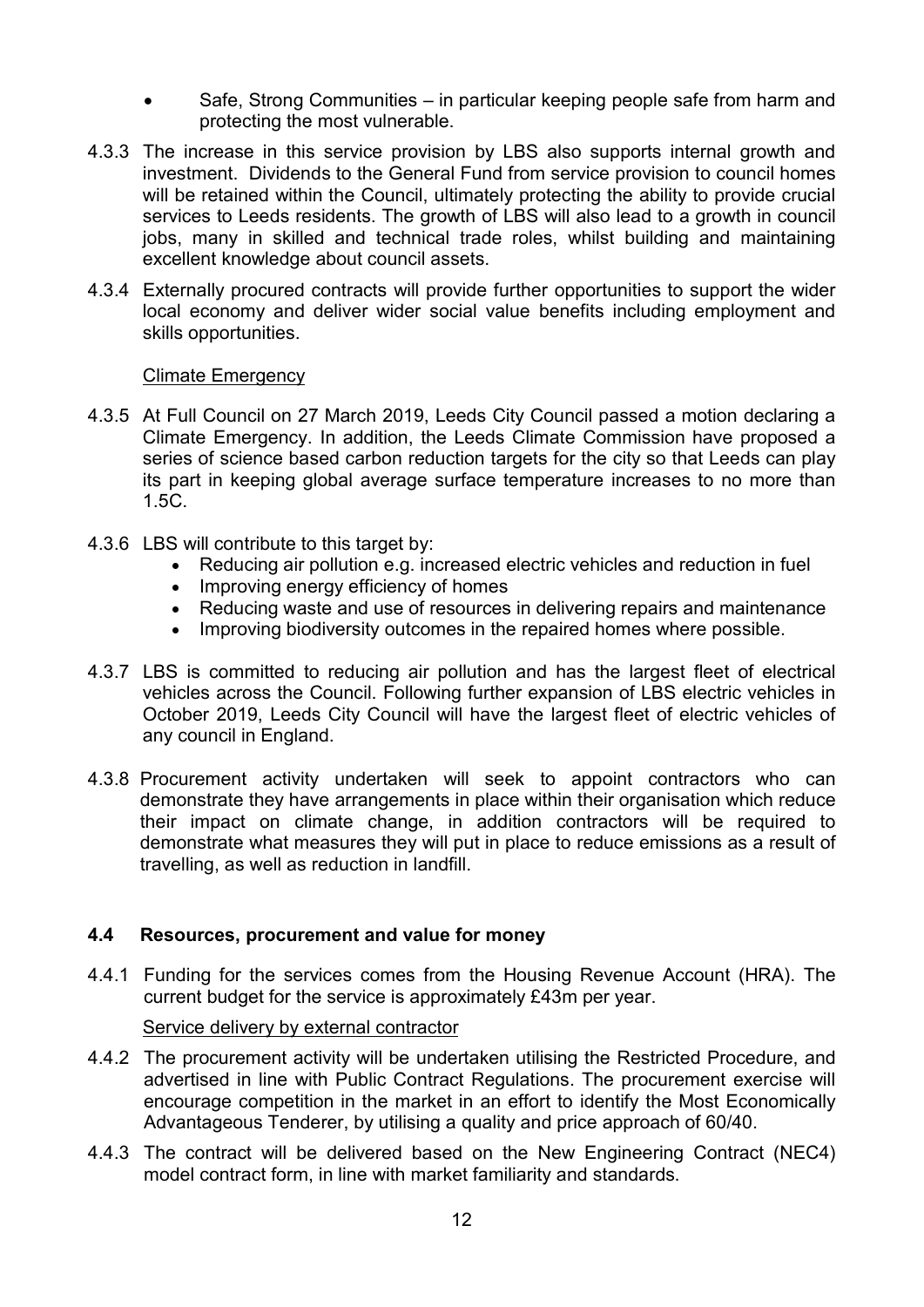- 4.4.4 The contract will be priced utilising the National Housing Federation Schedule of Rates.
- 4.4.5 Key Performance Indicators will be built into the contract which will be comparable to those within the Service Level Agreement with LBS, to ensure consistent service delivery across the city.
- 4.4.6 As referenced in 3.1.4, the preferred option is that works within the East and South areas of the City are undertaken by the internal service provider (LBS) and in the West of the City by the successful bidder in the procurement. It is intended to align LBS rates to the National Housing Federation Schedule of Rates to ensure comparable costs of service across the City, irrespective of service provider. If the internal and external service providers rates are the same, then the cost of the service to tenants should be the same (per job) assuming that the both providers achieve the same delivery targets.

## 4.5 Legal implications, access to information, and call-in

- 4.5.1 The decision set out in this report is a key decision and subject to call in.
- 4.5.2 There are no grounds for keeping the contents of this report confidential under the Access to Information Rules.
- 4.5.3 The contract award decision will be a resulting significant operational decision.
- 4.5.4 In addition, decisions to award any subsequent contract extensions will also be resulting significant operational decisions, in accordance with the July 2019 revised Contract Procedure Rules (section 21.2).
- 4.5.5 In relation to the procurement, leaseholders will be consulted in line with national legislation to make sure that we can re-charge where appropriate for the costs of any works related to leasehold properties.
- 4.5.6 The Transfer of Undertakings (Protection of Employment) Regulations 2006 (known as TUPE) is expected to apply to those eligible external contractor staff, involving their transfer into the council. The appropriate consultation activity will need to therefore take place.
- 4.5.7 The council is committed to being a caring and responsible landlord, and these services are an essential contribution to meeting our legal obligations and statutory responsibilities, including those set out in:
	- The Landlord and Tenant Act 1985,
	- The Secure Tenants of Local Housing Authorities (Right to Repair) Regulations 1994
	- The Regulatory Framework for Social Housing in England 2012, and
	- The Homes (Fitness for Human Habitation) Act 2018.

# 4.6 Risk management

- 4.6.1 Risk registers for the project, and for the LBS Growth project are in place; very high or high risks currently identified, and mitigation plans, include:
	- Risk of costs of service provision being unknown at this stage.
	- As this is a competitive tender exercise, there is a risk that the outcome of the procurement results in tendered rates that could be higher or lower than those in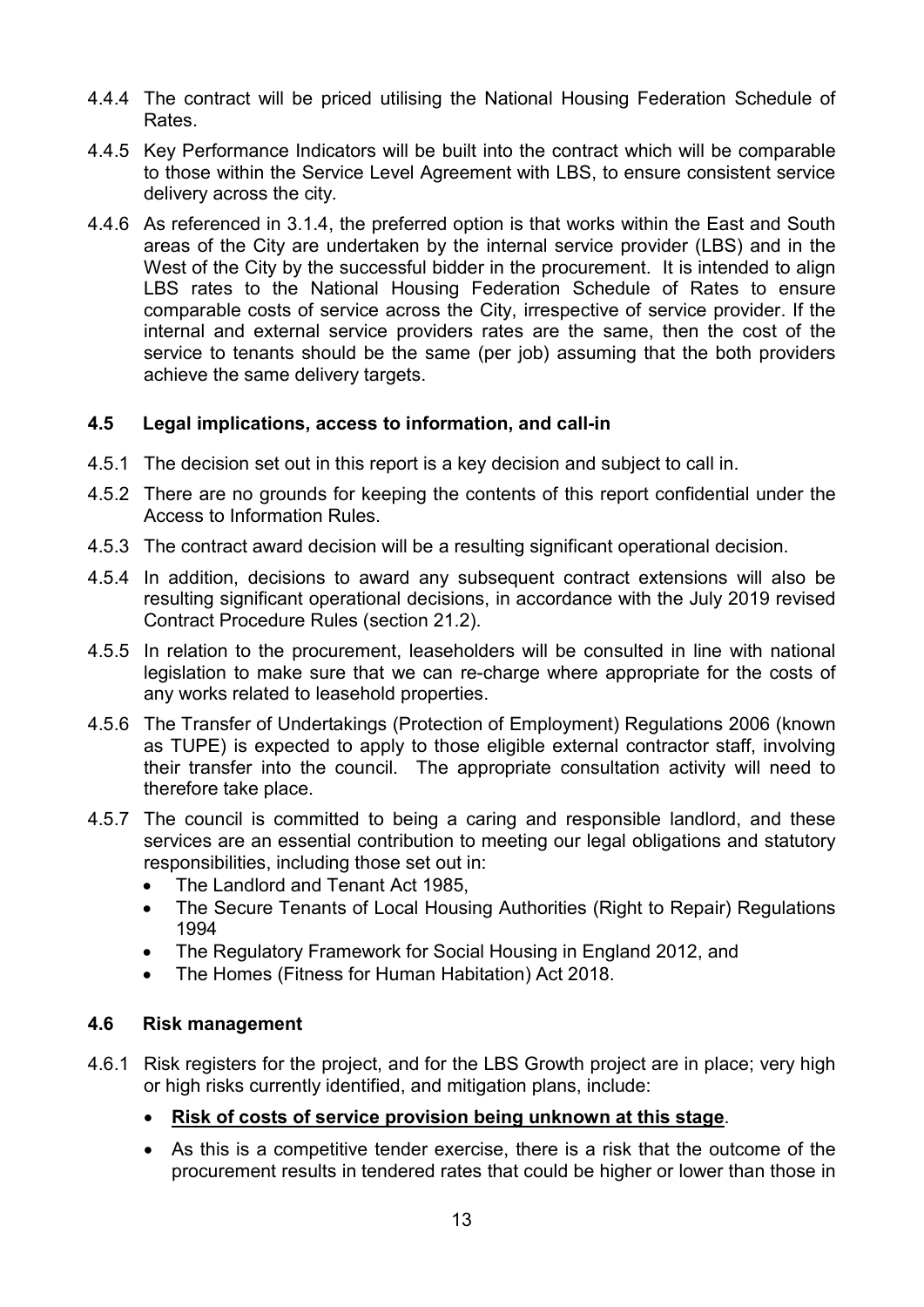the National Housing Federation Schedule. This could result in differential costs across the City.

- Challenges of expansion for LBS and/or a new service provider being commissioned result in a quality service not being able to fully start when needed.
- In order to prepare LBS to deliver a high quality service from the outset, service improvement plans are being developed and implemented by the service. Dedicated workstreams and an associated action plan are being closely monitored and managed to enable performance standards to be maintained and efficiencies delivered to ensure that the cost of the service is comparable across the City.
- A detailed and thorough tender exercise will allow for service delivery plans to be robustly assessed to provide assurance around the future quality of service provision.
- TUPE information is not adequate and/or the expected number of contractor staff do not transfer in to LBS.
- Although the aspiration is clearly for LBS to be able to directly employ operatives to deliver the services directly, the sub-contractor procurement strategy is being developed to provide an element of contingency and flexibility to the workforce, particularly during the initial months of transition.
- Tenants in different areas of the city receive different levels of service based on the provider.
- Internal and external service providers will use the same Schedule of Rates, the same specifications and be monitored on the same performance indicators.
- LBS have a commitment to benchmark on cost and quality against external contractors in the city.
- 4.6.2 All risks are being closely monitored, and mitigating actions progressed.

# 5 Recommendations

Executive Board is recommended to approve:

- a) Approve that LBS should deliver housing responsive repairs and voids services for the East and South of the city, with an external contractor to deliver for the West (option 4), noting that the new arrangements are planned to start from autumn 2021.
- b) Note that this involves changing existing service delivery boundaries to align with Leeds electoral wards;
- c) Note that feedback from the proposed consultation exercises will be considered and taken into account by the Director in implementing these proposals.
- d) Agree that a procurement should be undertaken for housing responsive repairs, voids & cyclical maintenance services in the West of the city, using a restricted procedure in accordance with the Public Contracts Regulations 2015, to establish a contract.
- e) Agree that the procured contract should be for a period of 5 years, with an estimated total value of £72m, given an estimated annual value of £14.35m.